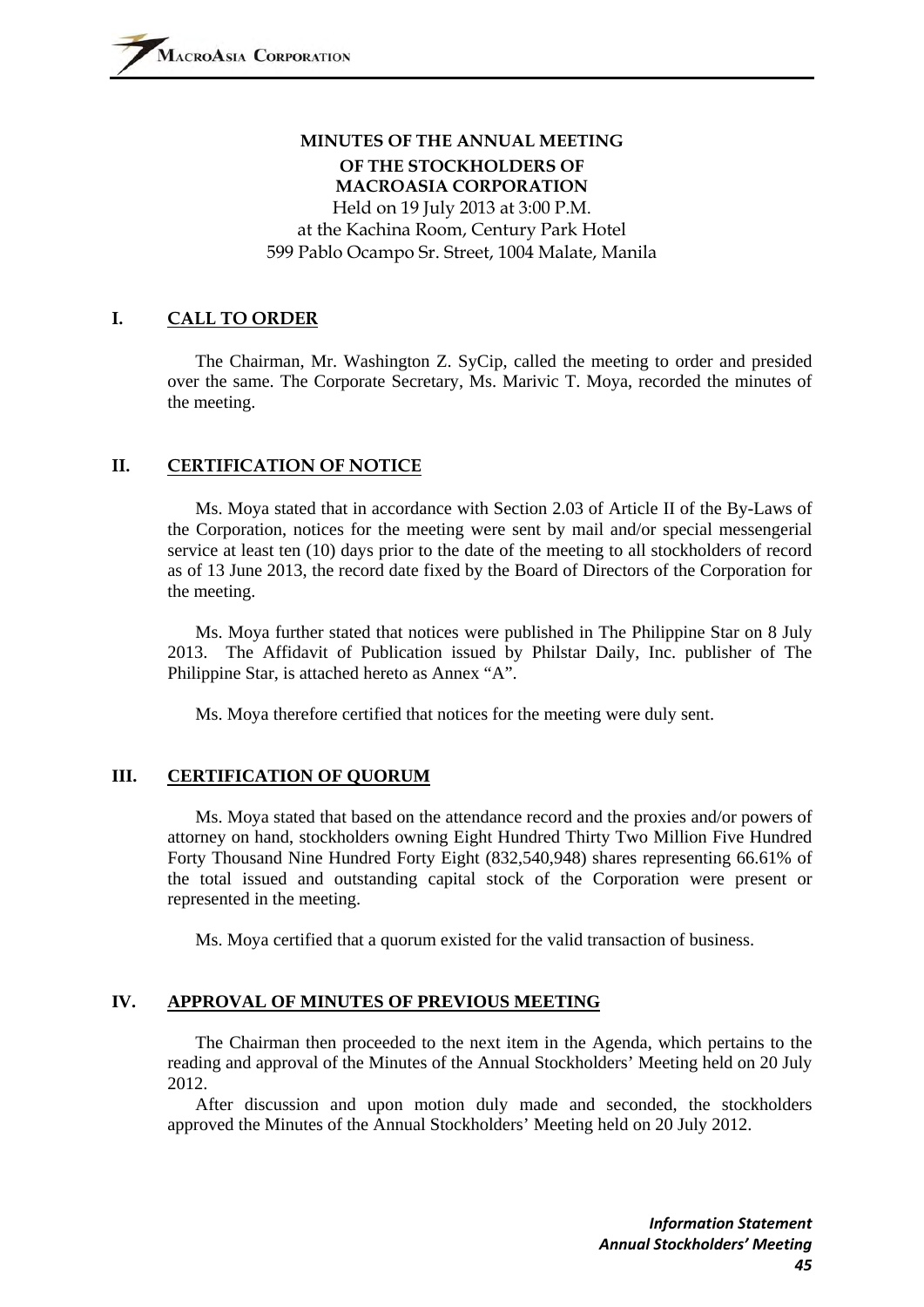#### **V. MANAGEMENT REPORT**

 Mr. Joseph T. Chua, the Corporation's President and Chief Executive Officer, reported on the results of operations of the Corporation and its subsidiaries for the year ended 31 December 2012. A copy of the President's Report is attached hereto as Annex "B".

#### **VI. APPROVAL OF THE AUDITED FINANCIAL STATEMENTS AS OF 31 DECEMBER 2012 .**

 The Chairman then proceeded to the next item on the Agenda, which pertains to the approval of the Audited Financial Statements of the Corporation for the year ended 31 December 2012.

 Upon motion duly made and seconded, the stockholders approved the Audited Financial Statements of the Corporation for the year ended 31 December 2012.

#### **VII. APPROVAL, CONFIRMATION AND RATIFICATION OF ALL ACTS, PROCEEDINGS AND RESOLUTIONS OF THE BOARD OF DIRECTORS AND MANAGEMENT .**

 The Chairman then proceeded to the next item on the Agenda, which pertains to the approval, confirmation and ratification of all acts, proceedings and resolutions of the Board of Directors and Management of the Corporation since the last Annual Stockholders' Meeting held on 20 July 2012.

 Upon motion duly made and seconded, the stockholders approved the following resolution:

 "**RESOLVED**, That all acts, proceedings and resolutions of the Board of Directors and of Management since the last Annual Stockholders' Meeting held on 20 July 2012 up to today's meeting be, as they are hereby approved, confirmed and ratified."

#### **VIII. ELECTION OF DIRECTORS**

 The following were unanimously elected as Directors of the Corporation to act as such for the ensuing year and until the election and qualification of their successors:

> Washington Z. SyCip Harry C. Tan Joseph T. Chua Carmen K. Tan Lucio K. Tan, Jr. George Y. SyCip Jaime J. Bautista Johnip G. Cua– Independent Director Ben Tiu – Independent Director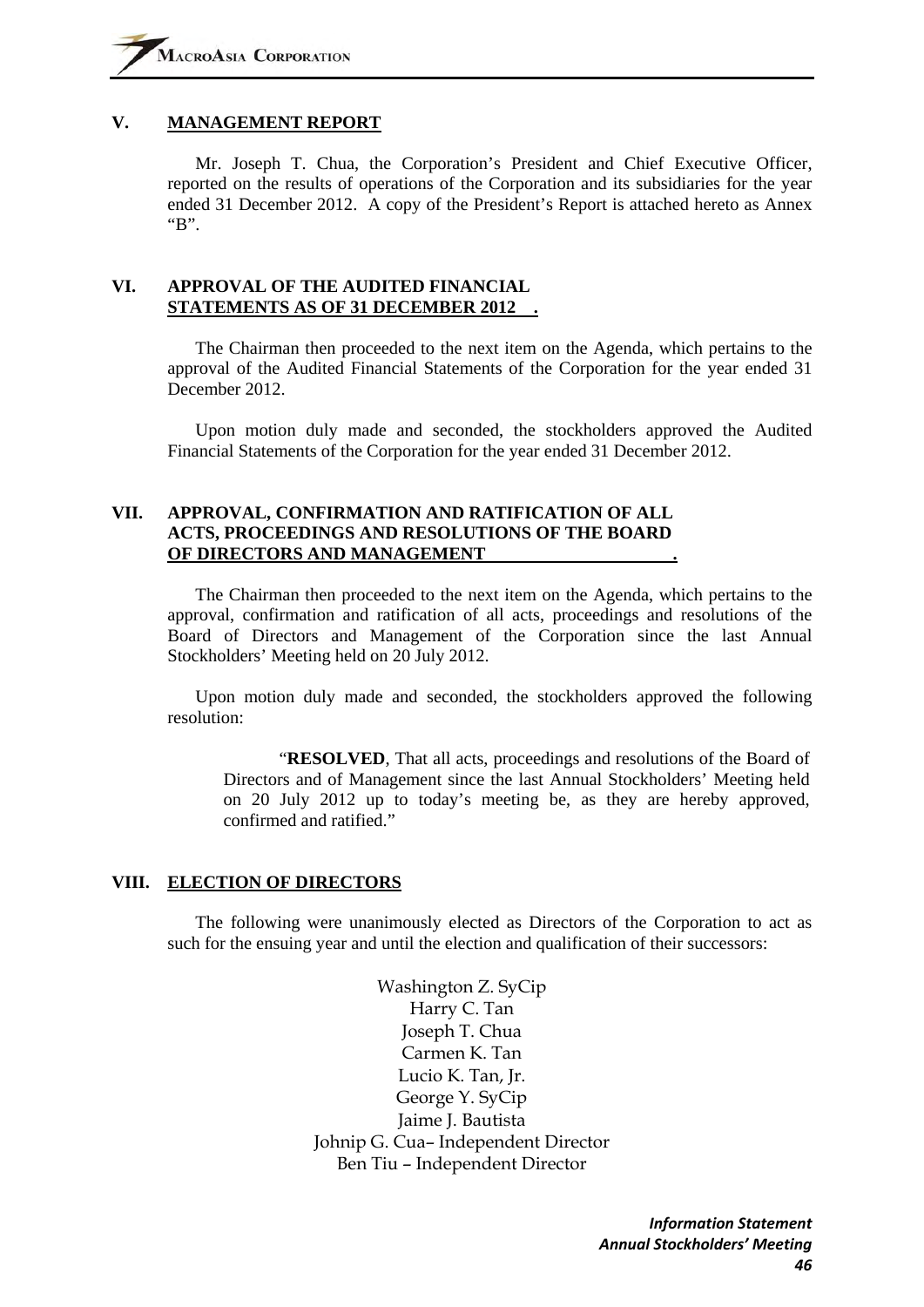# **IX. APPOINTMENT OF EXTERNAL AUDITOR**

 The Chairman then proceeded to the next item on the Agenda, which pertains to the appointment of external auditors of the Corporation for the ensuing year.

 Upon motion duly made and seconded, SGV & Co. was unanimously appointed as external auditor of the Corporation for the ensuing year.

# **X. ADJOURNMENT**

 There being no further business to transact, upon motion duly made and seconded, the meeting was adjourned.

CERTIFIED CORRECT:

 **MARIVIC T. MOYA**  Corporate Secretary

**ATTEST:** 

**WASHINGTON Z. SYCIP**  Chairman

ash min 071913 LTC USB3/MAC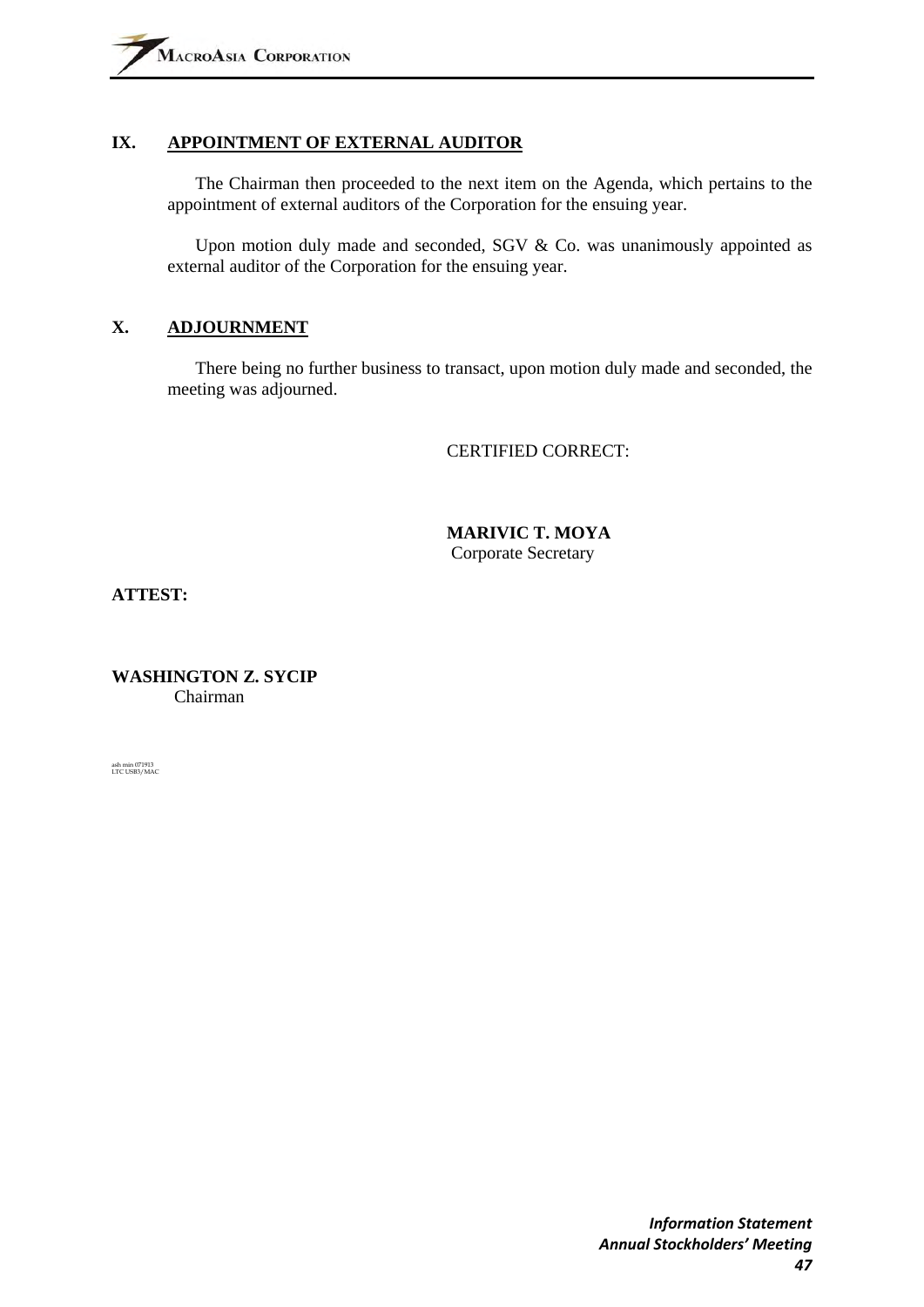REPUBLIC OF THE PHILIPPINES ) CITY OF MANILA \ S.S.

#### **AFFIDAVIT OF PUBLICATION**

I, PERLITA R. DE LARA, of legal age, married, Filipino and with office address at c/o PhilSTAR Daily, Inc., 202 Railroad Street corner Roberto S. Oca Street, Port Area. Manila, after being duly sworn to in accordance with law, depose and state:

That I am the ACCOUNTING SUPERVISOR of the PhilSTAR Daily, Inc. a domestic corporation duly organized and existing under by virtue of Philippine laws with office and business address at 202 Railroad Street corner Roberto S. Oca Street, Port Area, Manila.

That the said corporation publishes THE PHILIPPINE STAR, a daily broadsheet newspaper published in English and of general circulation.

| <b>William Polytics</b><br><b>MACROASIA CORPORATION</b><br>hereby given that the annual<br>Notice<br>wetting of the stockholders of MACROASIA<br>CORPORATION (the "Company") will be held<br>19 July 2013, Friday, 3:00 p.m. at the<br>Kachina Room, Century Park Hotel, 599 Pablo<br>Ocampo, Sr. Street, 1004 Malate, Manila.<br>All stockholders of record of the Company<br>as of 13 June 2013 shall be entitled to attend<br>and vote at said annual stockholders' meeting.<br>All attending stockholders are requested to<br>bring with them some form of identification such<br>as driver's license, passport, voter's ID or board<br>resolution to facilitate registration of attendance.<br>Registration shall start at 2:30 p.m. on 19 July<br>2013<br><b>MARIVIO</b><br>Comerate Secretary | <b>MACROASIA CORPORATION</b><br>That the order of                                                                           |
|------------------------------------------------------------------------------------------------------------------------------------------------------------------------------------------------------------------------------------------------------------------------------------------------------------------------------------------------------------------------------------------------------------------------------------------------------------------------------------------------------------------------------------------------------------------------------------------------------------------------------------------------------------------------------------------------------------------------------------------------------------------------------------------------------|-----------------------------------------------------------------------------------------------------------------------------|
|                                                                                                                                                                                                                                                                                                                                                                                                                                                                                                                                                                                                                                                                                                                                                                                                      | captioned as follows:<br>NOTICE                                                                                             |
|                                                                                                                                                                                                                                                                                                                                                                                                                                                                                                                                                                                                                                                                                                                                                                                                      | (Please see attached printed text) had been<br>published In The Philippine STAR in its<br>issues of:<br><b>JULY 8, 2013</b> |

FURTHER AFFIANT SAYETH NAUGHT. Manila, Philippines

PERLITA R. DE LARA Affiant

SUBSCRIBED AND SWORN to before me this day of 20 affiant exhibited to me her Community Tax Certificate No. 08911795 issued at MANI-A on January 02; 2013

| Doc. No.  |  |
|-----------|--|
| Page No.  |  |
| Book No.  |  |
| Series of |  |

RICHARD X. ANOLIN NOTARY PUBLIC UNTIL DECEMBER 31/2013 IRP LIFETIME NO. 05179/02-12-05/\* A PTR NO. 0314572/01-02-12/MLA ROLL NO. 33596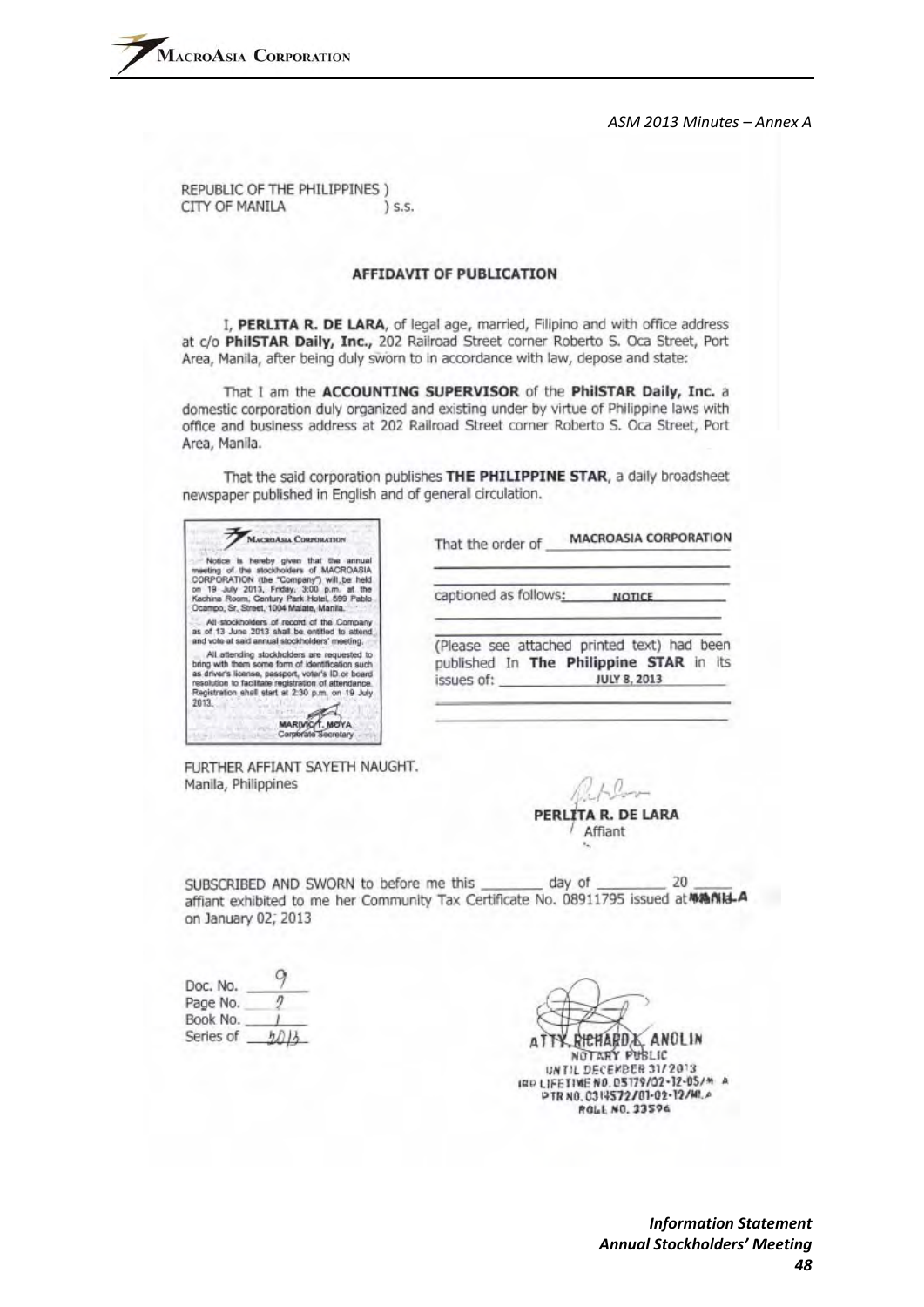

July 19, 2013 Date  $\rightarrow$ 

ATTY. MARIVIC MOYA To ă Corporate Secretary

#### FINAL TABULATION OF ATTENDANCE Re ÷.

Below is our final tabulation of attendance for the Macroasia Corporation Annual Stockholders' Meeting as of 3:00 o'clock in the afternoon of July 19, 2013:

|                  | Number of Shares | Percentage to Total<br>Outstanding & Issued Shares |
|------------------|------------------|----------------------------------------------------|
| IN PERSON        | 48,964,648       |                                                    |
| BY PROXY         | 783,576,300      | 62.69                                              |
| TOTAL ATTENDANCE | 832,546,948      | 106.6'                                             |

TOTAL OUTSTANDING & ISSUED SHARES

1,250,000,000

PHILIPPINE NATIONAL BANK **Trust Banking Group** By:

**HELEN Y. ANG** 

Vice President

**Trust Banking Group** Allied Bank Center 6754 Ayala Avenue, Makati City Tel. No. 816-3311 local 741 Fax No. 810-2472 Email Address: anghy@alliedbank.com

Philippine National Bank PNB Financial Center Pres. Diosdado Macapagal Blvd., Pasay City, Metro Manila 1300, Philippines Authorized Depository of the Republic of the Philippines<br>Member: PDIC T. (632) 526-3131 to 70 / 891-6040 to 70 P.O. Box 1844 (Manila) P.O. Box 410 (Pasay City) www.pnb.com.ph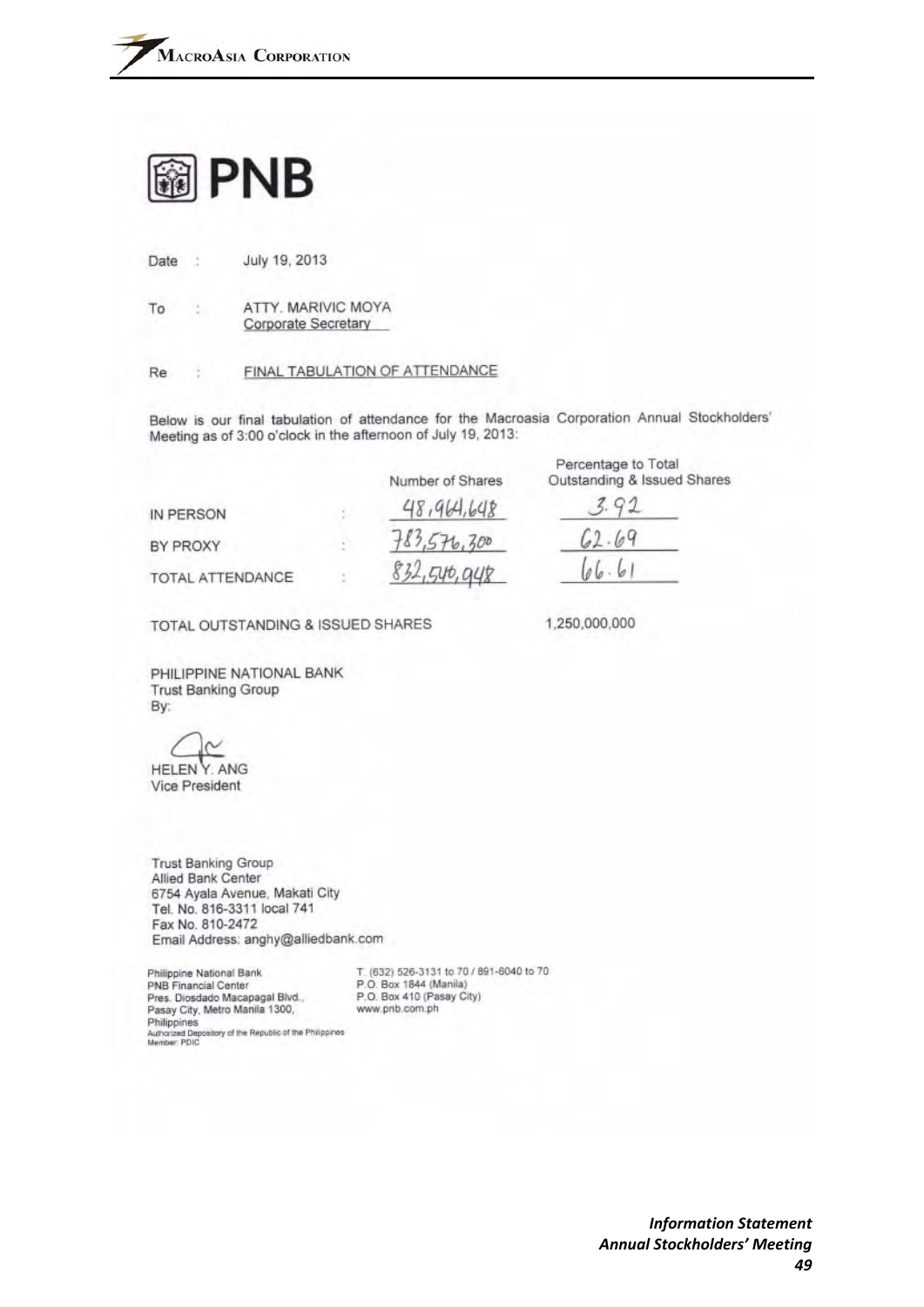# *PRESIDENT'S MESSAGE*

# **Dear Fellow Shareholders,**

In 2012, the MacroAsia Group carried on its operations through five (5) operating subsidiaries and two (2) associated or affiliated companies. The Parent Company's investments in shares of stocks for these companies were carried in the books at  $F1.3$ billion, of which  $P1.2$  billion or 89% are in the aviation-related companies. The nonaviation related investment of 11% relates to MacroAsia Properties which operates an ecozone and owns 7,912 square meters of land for development in Muntinlupa.

Of the P1.2 billion in aviation-related investments, MacroAsia's biggest investment still is the 49% stake in our affiliate, Lufthansa Technik Philippines (LTP). Eighty percent  $(80%)$  or  $F0.9$  billion of MacroAsia's aviation-related investments is the 49% stake in LTP, a joint-venture which provides aircraft maintenance, repair and overhaul (MRO) in NAIA. Our partner in this JV is Lufthansa Technik AG of Germany, which owns 51% of LTP and as such, serves as LTP's managing partner.

Among the aviation subsidiaries - the companies that we directly manage and consolidate in the Parent Company's books, MacroAsia Catering Services Corporation and MacroAsia Airport Services Corporation remain to be the two major investments. MacroAsia Catering operates an inflight catering kitchen in NAIA, and services majority of the foreign airlines flying out of Manila. MacroAsia Airport Services performs ground-handling services in NAIA Terminals 1, 2 and 3.

# **Financial Performance**

The Group's consolidated service revenues posted a record high of  $P1.60$  billion in 2012, a 17% increase from the  $F1.36$  billion services revenues in 2011. Gross profit grew by 13%, from  $F347.6$  million in 2011 to  $F392.5$  million in 2012. Our operations in 2012 generated  $F110$  million in cash, an improvement compared to  $F11.6$  million operational cash outflow or usage in 2011.

However, the Group is reporting a consolidated net loss after tax of  $F181.5$  million in 2012, a decrease of  $160\%$  from the net income of  $F306.6$  million in 2011. The principal reason for this loss is our proportionate share in the loss of LTP which is due to the startup costs of its A380 business, lower revenues from its base domestic client and one-time write-off of obsolete inventories. Our Group was also hit by the stronger Philippine Peso, compared to the US Dollar, resulting into actual and unrealized foreign exchange losses spread over most of our subsidiaries and affiliates which earn revenues mostly in US dollars.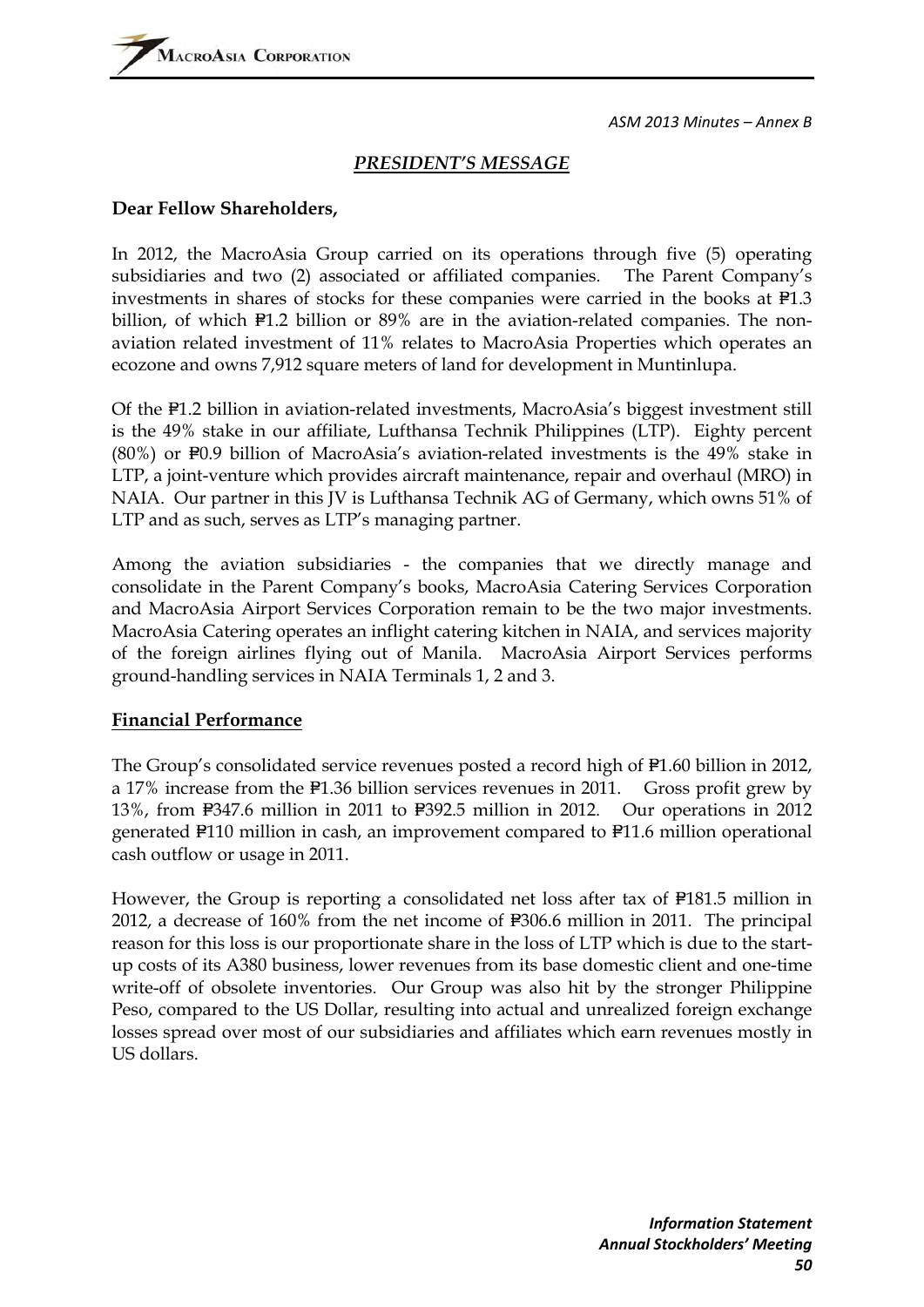# **Financial Position**

Due to the settlement of bank loans by our subsidiaries, and the decrease in the investments in associates account due to LTP's operating loss, the consolidated total assets of F3.36 billion in 2012 were lower by 13% compared to F3.85 billion in 2011.

By end of 2012, total cash and cash equivalents amounted to P643 million, dropping by 43% from P1.1 billion as of December 31, 2011. This is not an alarming drop, because a bulk of our cash were used to purchase available for sale investments (bonds and treasury notes), which moved up from  $P77.5$  million in 2011 to  $P434.7$  million in 2012. Bonds and notes in 2012 generally had better yields than money market placements. These investments in bonds and treasury notes can easily be sold to the market in case our operating entities require cash to be on hand. Cash was also used to settle bank loans of subsidiaries, and by year-end 2012, our dollar holdings were restated for accounting purposes into lesser peso amounts, as the peso had appreciated much more compared to 2011.

Like in previous years, the parent company paid dividends to shareholders amounting to P0.065 (6  $\frac{1}{2}$  centavos) per share.

# **Operating Outlook & Prospects**

Our Group continues to have a stable and liquid financial position, and has the capability to invest in new projects while expanding and growing existing businesses. MacroAsia's subsidiaries and affiliates will keep building on their existing core businesses and pursue new viable opportunities. Efforts of existing businesses to market their services and new product offerings shall continue, while cost-cutting programs shall always be sustained to improve both consolidated revenues and net earnings.

Our Group envisions some airport-related projects in the pipeline, although much of the development is dependent on the granting of the required airport concessions from airport authorities.

Since rules and regulations in the Philippine mining industry still remain under government review, we foresee no substantive developments in our mining projects, particularly the Infanta Nickel Project. Our nickel project is under care and maintenance at this point, although management remains on the lookout for opportunities on how we can generate value from this mining project, considering that we have a resource report that is already compliant with the Philippine Mineral Reporting Code.

We look forward to growth in our catering business, as MacroAsia Catering Services, our catering subsidiary, has been expanding its non-airline food business, and is currently establishing its footprint in Qatar through a JV with a Qatari group. We are also excited at the prospects of our bulk water service projects, through MacroAsia Properties Development Corporation. Hopefully, such projects will mature into revenue-generating businesses within the short-term, considering the development efforts that we have been exerting.